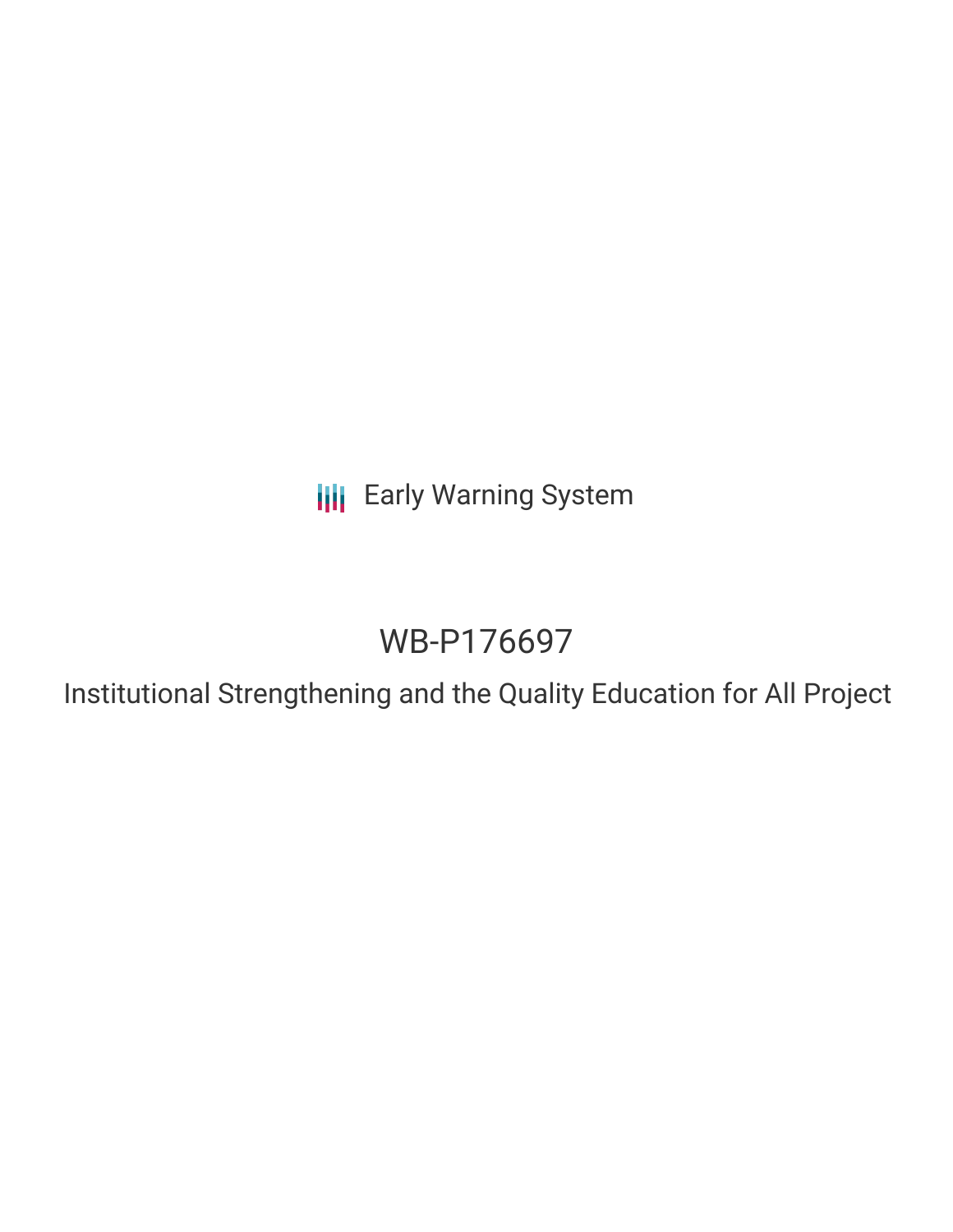

#### **Quick Facts**

| <b>Countries</b>               | Guinea-Bissau                                       |
|--------------------------------|-----------------------------------------------------|
| <b>Financial Institutions</b>  | World Bank (WB)                                     |
| <b>Status</b>                  | Active                                              |
| <b>Bank Risk Rating</b>        | U                                                   |
| <b>Borrower</b>                | Ministry of National Education and Higher Education |
| <b>Sectors</b>                 | <b>Education and Health</b>                         |
| <b>Investment Amount (USD)</b> | $$2.65$ million                                     |
| <b>Project Cost (USD)</b>      | $$2.65$ million                                     |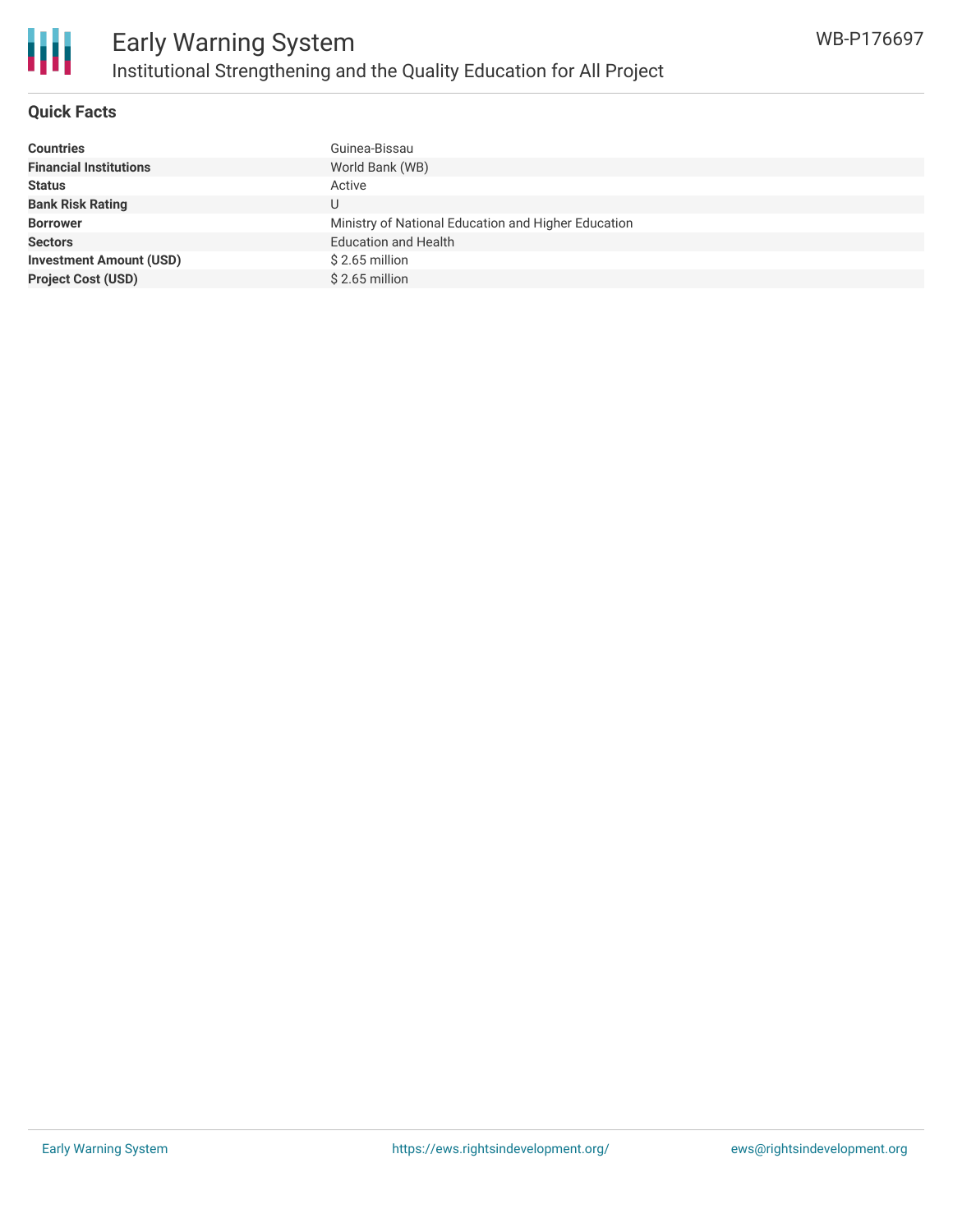

**Project Description**

The project's development objective is to strengthen institutional capacity within the Ministry of National Education and Higher Education (MENES) in order to improve sect or performance.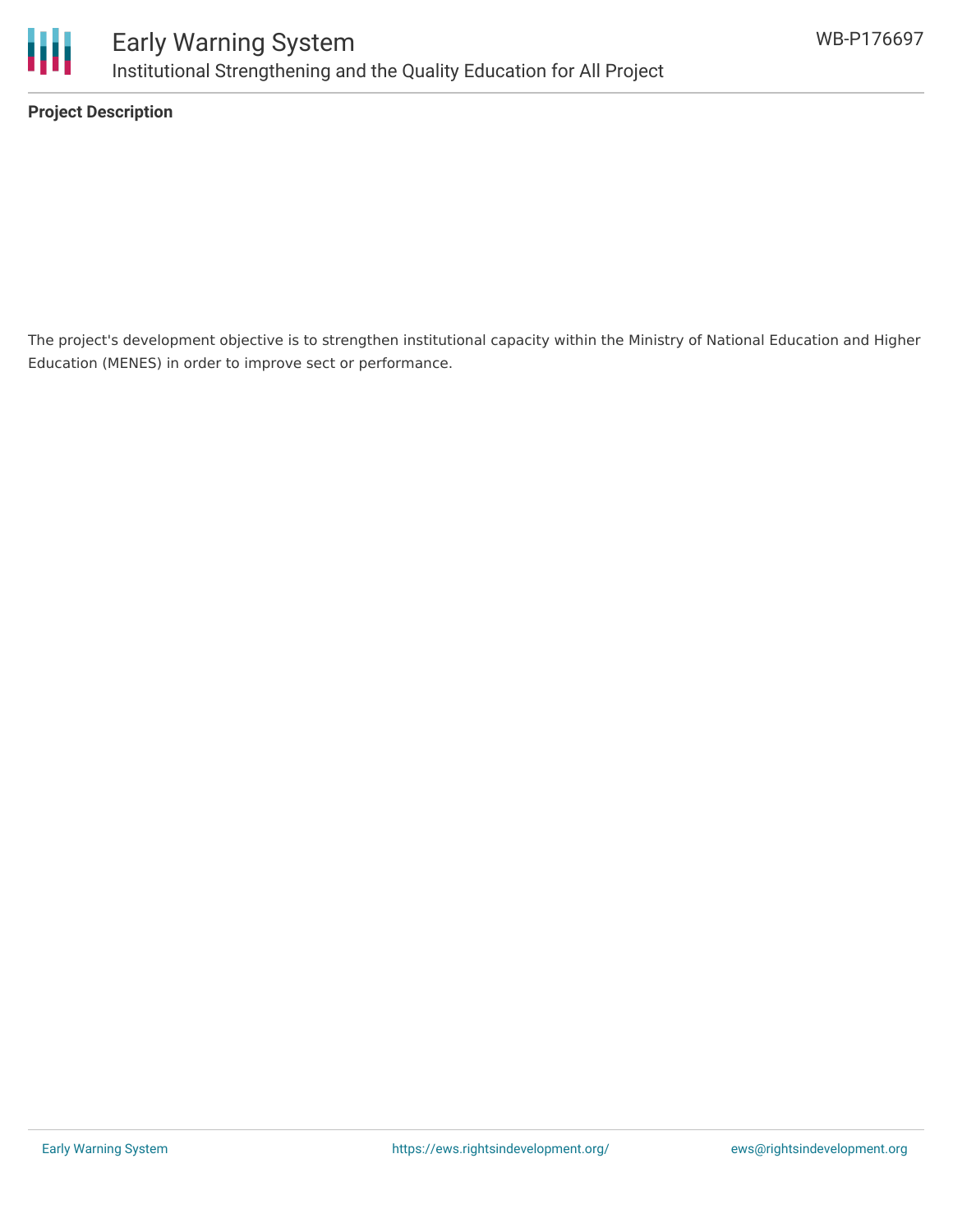

### Early Warning System Institutional Strengthening and the Quality Education for All Project

#### **Investment Description**

World Bank (WB)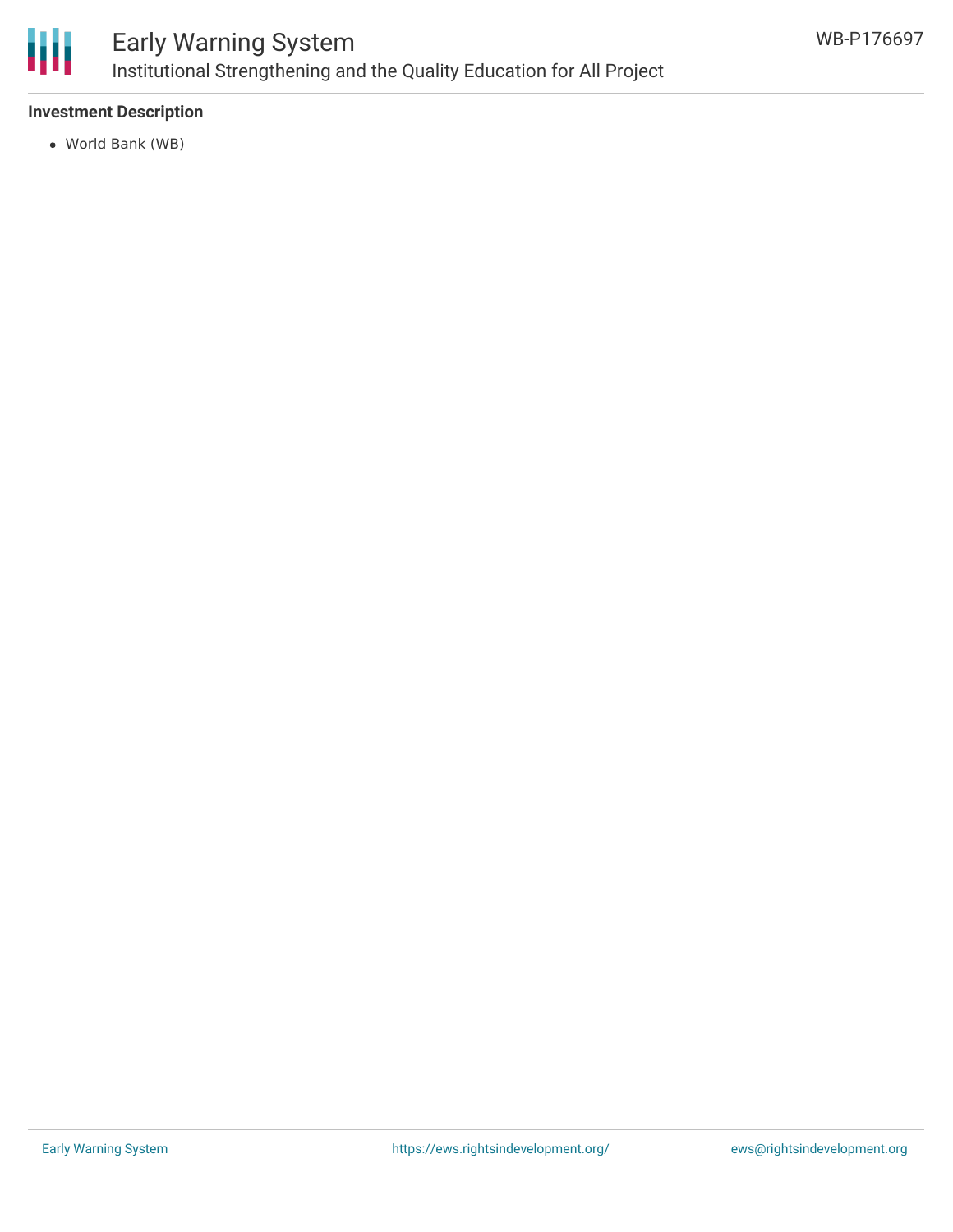

#### **Contact Information**

Borrower : Ministry of National Education and Higher Education Contact : Geraldo Indeque

Title : PIU Coordinator Telephone No : 2455518514

Email : geraldoindeque7@gmail.com

ACCESS TO INFORMATION

To submit an information request for project information, you will have to create an account to access the Access to Information request form. You can learn more about this process at: https://www.worldbank.org/en/access-toinformation/request-submission

#### ACCOUNTABILITY MECHANISM OF THE WORLD BANK

The World Bank Inspection Panel is the independent complaint mechanism and fact-finding body for people who believe they are likely to be, or have been, adversely affected by a World Bank-financed project. If you submit a complaint to the Inspection Panel, they may investigate to assess whether the World Bank is following its own policies and procedures for preventing harm to people or the environment. You can contact the Inspection Panel or submit a complaint by emailing ipanel@worldbank.org. Information on how to file a complaint and a complaint request form are available at: https://www.inspectionpanel.org/how-tofile-complaint